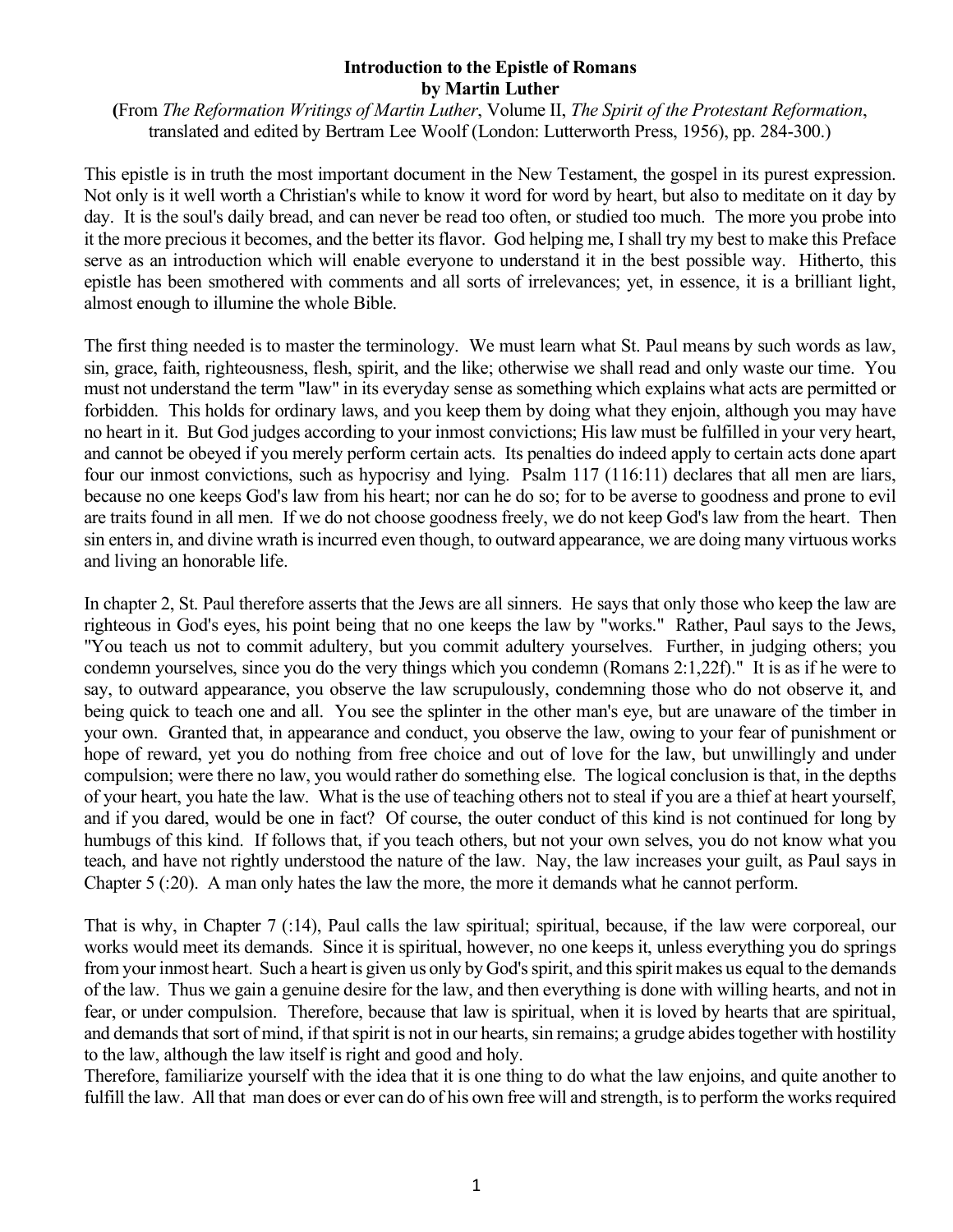by the law. Nevertheless, all such works are vain and useless as long as we dislike the law, and feel it a constraint. That is Paul's meaning in Chapter 3 (:28) when he says, "Through the works of the law shall no man be justified before God." It is obvious - is it not? - that the sophisticators wrangling in the schools are misleading when they teach us to prepare ourselves for grace by our works. How can anyone use works to prepare himself to be good when he never does a good work without a certain reluctance or unwillingness in his heart? How is it possible for God to take pleasure in works that spring from reluctant and hostile hearts?

To fulfill the law, we must meet its requirements gladly and lovingly; live virtuous and upright lives without the constrain of the law, and as if neither the law nor its penalties existed. But this joy, this unconstrained love, is put into our hearts by the Holy Spirit, as St. Paul says in Chapter 5 (:5). But the Holy Spirit is given only in, with, and through, faith in Jesus Christ, as Paul said in his opening paragraph. Similarly, faith itself comes only through the word of God, the gospel. This gospel proclaims Christ as the Son of God; that He was man; that He died and rose again for our sakes, as Paul says in Chapters 3, 4, and 10.

We reach the conclusion that faith alone justifies us and fulfills the law; and this because faith brings us the spirit gained by the merits of Christ. The spirit, in turn, gives us the happiness and freedom at which the law aims; and this shows that good works really proceed from faith. That is Paul's meaning in Chapter 3 (:31) when, after having condemned the works of the law, he sounds as if he had meant to abrogate the law by faith; but says that, on the contrary, we confirm the law through faith, i.e., we fulfill it by faith.

The word SIN in the Bible means something more than the external works done by our bodily action. It means all the circumstances that act together and excite or incite us to do what is done; in particular, the impulses operating in the depths of our hearts. This, again, means that the single term, "doing," includes the case where a man gives way completely, and falls into sin. Even where nothing is done outwardly, a man may still fall into complete destruction of body and soul. In particular, the Bible penetrates into our hearts, and looks at the root and the very source of all sin, i.e., unbelief in the depth of our heart. Just as faith alone gives us the spirit and the desire for doing works that are plainly good, so unbelief is the sole cause of sin; it exalts the flesh, and gives the desire to do works that are plainly wrong, as happened in the case of Adam and Eve in the garden of Eden, Genesis 3 (:6).

Christ therefore singled out unbelief and called it sin. In John 16 (:8f), He says, "The spirit will convict the world of sin because they do not believe in me." Similarly, before good or evil works are performed, and before they appear as good or evil fruits, either faith or unbelief must be already in our hearts. Here are the roots, the sap, and the chief energy of all sin. This is what the Bible calls the head of the serpent and of the old dragon, which Christ, the seed of the woman, must crush, as was promised to Adam.

The words GRACE and GIFT differ inasmuch as the true meaning of grace is the kindness or favor which God bears towards us of His own choice, and through which He is willing to give us Christ, and to pour the Holy Spirit and His blessings upon us. Paul makes this clear in Chapter 5 (:15f) when he speaks of the grace and favor of Christ, and the like. Nevertheless, both the gifts and the spirit must be received by us daily; although even then they will be incomplete; for the old desire and sins still linger in us, and strive against the spirit, as Paul says in Romans 7 (:14-23) and Galatians 5 (:17f). Again, Genesis 3 (:15) speaks of the enmity between the woman's children and the serpent's brood. Yet grace is sufficient to enable us to be accounted entirely and completely righteous in God's sight, because His grace does not come in portions and pieces, separately, like so many gifts; rather, it takes us up completely into its embrace for the sake of Christ our mediator and intercessor, and in order that the gifts may take root in us. The point of view will help you to understand Chapter 7 (:9f), where Paul depicts himself as still a sinner; and yet, in Chapter 8 (:1), declares that no charge is held against those who are "in Christ," because of the spirit and the (still incomplete) gifts. Insofar as our flesh is not yet killed, we are still sinners. Nevertheless insofar as we believe in Christ, and begin to receive the spirit, God shows us favor and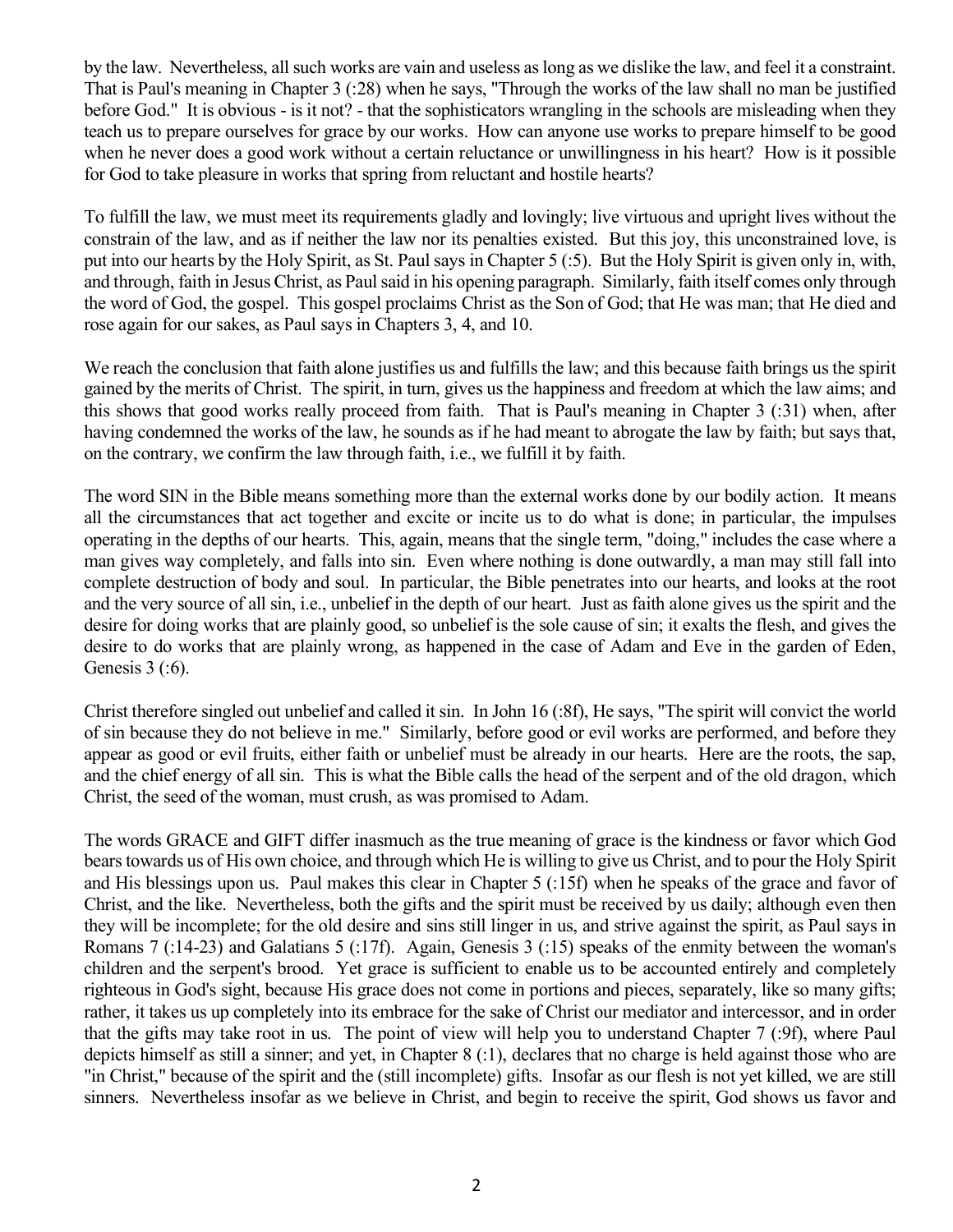goodwill. He does this to the extent that He pays no regard to our remaining sins, and does not judge them; rather He deals with us according to the faith which we have in Christ until sin is killed.

FAITH is not something dreamed, a human illusion, although this is what many people understand by the term. Whenever they see that it is not followed, either by an improvement in morals or by good works, while much is still being said about faith, they fall into the error of declaring that faith is not enough, that we must do "works" if we are to become upright and attain salvation. The reason is that, when they hear the gospel, they miss the point; in their hearts, and out of their own resources, they conjure up an idea which they call "belief," which they treat as genuine faith. All the same, lit is but a human fabrication, an idea without a corresponding experience in the depths of the heart. It is therefore ineffective and not followed by a better kind of life.

Faith, however, is something that God effects in us. It changes us and we are reborn from God, John 1 (:13). Faith puts the old Adam to death and makes us quite different men in heart, in mind, and in all our powers; and it is accompanied by the Holy Spirit. O, when it comes to faith, what a living, creative, active, powerful thing it is. It cannot do other than good at all times. It never waits to ask whether there is some good work to do. Rather, before the question is raised, it has done the deed, and keeps on doing it. A man not active in this way is a man without faith. He is groping about for faith and searching for good works, but knows neither what faith is nor what good works are. Nevertheless, he keeps on talking nonsense about faith and good works.

Faith is a living and unshakable confidence, a belief in the grace of God so assured that a man would die a thousand deaths for its sake. This kind of confidence in God's grace, this sort of knowledge of it, makes us joyful, high-spirited, and eager in our relations with God and with all mankind. That is what the Holy Spirit effects through faith. Hence, the man of faith, without being driven, willingly and gladly seeks to do good to everyone, serve everyone, suffer all kinds of hardships, for the sake of the love and glory of the God who has shown him such grace. It is impossible, indeed, to separate works from faith, just as it is impossible to separate heat and light from fire. Beware, therefore, of wrong conceptions of your own, and of those who talk nonsense while thinking they are pronouncing shrewd judgments on faith and works whereas they are showing themselves the greatest of fools. Offer up your prayers to God, and ask Him to create faith in you; otherwise, you will always lack faith, no matter how you try to deceive yourself, or what your efforts and ability.

RIGHTEOUSNESS means precisely the kind of faith we have in mind, and should properly be called "divine righteousness," the righteousness which holds good in God's sight, because it is God's gift, and shapes a man's nature to do his duty to all. By his faith, he is set free from sin, and he finds delight in God's commandments. In this way, he pays God the honor that is due to Him, and renders Him what he owes. He serves his fellows willingly according to his ability, so discharging his obligations to all men. Righteousness of this kind cannot be brought about in the ordinary course of nature, by our own free will, or by our own powers. No one can give faith to himself, nor free himself from unbelief; how, then, can anyone do away with even his smallest sins? It follows that what is done in the absence of faith on the one hand, or in consequence of unbelief on the other, is naught but falsity, self-deception, and sin, Romans 14 (:23), no matter how well it is gilded over.

FLESH and SPIRIT must not be understood as if flesh had only to do with moral impurity, and spirit only with the state of our hearts. Rather, flesh, according to St. Paul, as also according to Christ in John 3 (:6f.), means everything that is born from the flesh, i.e., the entire self, body and soul, including our reason and all our senses. This is because everything in us leans to the flesh. It is therefore appropriate to call a man "carnal" when, not having yet received grace, he gibbers and jabbers cheerfully about the high things of the spirit in the very way which Galatians 5 (:19f.) depicts as the works of the flesh, and calls hypocrisy and hatred works of the flesh. Moreover, Romans 8 (:3) says that the law is weakened by the flesh. This is not said simply of moral impurity, but of all sins. In particular, it is said of lack of faith, which is a kind of wickedness more spiritual in character than anything else.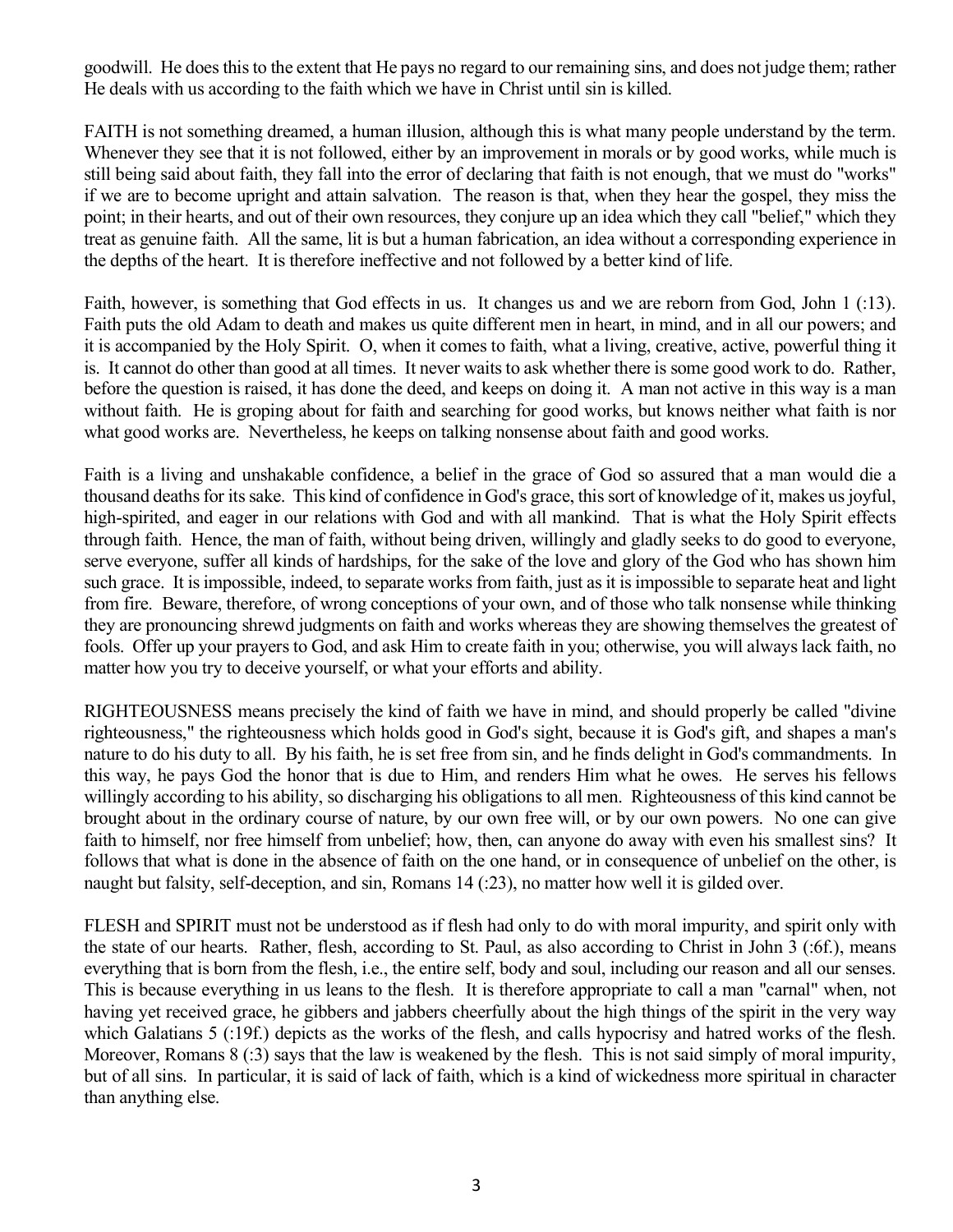On the other hand, the term spiritual is often applied to one who is busied with the most outward of works, as when Christ washed His disciples' feet, and when Peter went sailing his boat and fishing. Hence, the term "flesh" applies to a person who, in thought and in fact, lives and labors in the service of the body and the temporal life. The term "spirit" applies to a person who, in thought and fact, lives and labors in the service of the spirit and of the life to come. Unless you give these terms this connotation, you will never comprehend Paul's epistle to the Romans, nor any other book of Holy Scripture. Beware then of all teachers who use these terms differently, no matter who they may be, whether Jerome, Augustine, Ambrose, Origen, or their like; or even persons more eminent than they. But let us now turn to the epistle itself.

The first duty of a preacher of the gospel is to declare God's law and describe the nature of sin. Everything is sinful that does not proceed from the spirit, or is not experienced as the outcome of faith in Christ. The preacher's message must show men their own selves and their lamentable state, so as to make them humble and yearn for help. St. Paul follows this plan and, in Chapter 1, begins by condemning certain gross sins and infidelities which are plain as the day. Such were the sins of the pagans, and so remain, because they live apart form the grace of God. Paul therefore says that through the gospel the wrath of God is revealed, coming from heaven upon all mankind, on account of their godlessness and wickedness. For, although they know and daily recognize that there is a God, yet human nature, in itself and apart form grace, is so evil that it neither thanks nor worships Him. Rather, it blinds its own eyes, and falls continually into wickedness; with the result that, in addition to worshipping false gods, it commits disgraceful sins and all kinds of evil. It knows no shame and, if unpunished, commits other sins.

In Chapter 2, Paul extends these punishments and applies them to persons who only appear to be godly, or commit secret sins. Such were the Jews, and such too are all hypocrites, for they live without joy and love. In their hearts they hate the divine law and, as is the way with all hypocrites, they habitually condemn others. They regard themselves as spotless, although they are full of envy, hatred, pride, and all kinds of impurity, Matthew 23 (:28). These are precisely the people who despise God's goodness, and heap up the divine wrath by their hardness of heart. St. Paul therefore, as a true preacher of the law, asserts that no one is without sin; rather, he declares the wrath of God against all who try to live by following their own nature or idle fancies. He does not regard people of this kind as any better than open sinners. He even says that they are obstinate and unrepentant.

In Chapter 3, he treats of both kinds together, and says, of one as of the other, all are sinners in God's sight. Moreover, the Jews have been given God's word, although many have not believed in it. This attitude has not made either God's through or faith of no effect. He cites in addition what Psalm 50 says, namely, that God remains true to His word. Then Paul returns to the fact that all men are sinners, and proves his case from Scripture. He declares that no one will be justified by fulfilling the requirements of the law, because the law was given only to show the nature of sin. He then elaborates his teaching of the right way to become godly and sanctified. He says that all men are sinners, and that none are approved by God. Salvation can only come to them, unearned, by virtue of faith in Christ. Christ has earned it for us through His blood. For our sakes, He has become God's "mercy seat," and so God forgives all the sins that we have committed in the past. In this way, God shows that His own righteousness, which He confers through the medium of faith, is our only help. He revealed this righteousness when the gospel was preached; but the law and the prophets had already testified to it. Faith, then, lends its support to the law, although, at the same time, it repudiates works done according to the law, and denies the esteem in which they are held.

In Chapter 4, having shown the nature of sin in the first three chapters, and taught how faith leads to righteousness, Paul begins to deal with certain objections and difficulties. The first to be discussed is the common case of all those who, hearing that faith justifies us apart from works, proceed to ask, "Is there any need to do good works?" Paul thereupon claims the support of Abraham and asks, "What did Abraham do in the matter of works? Were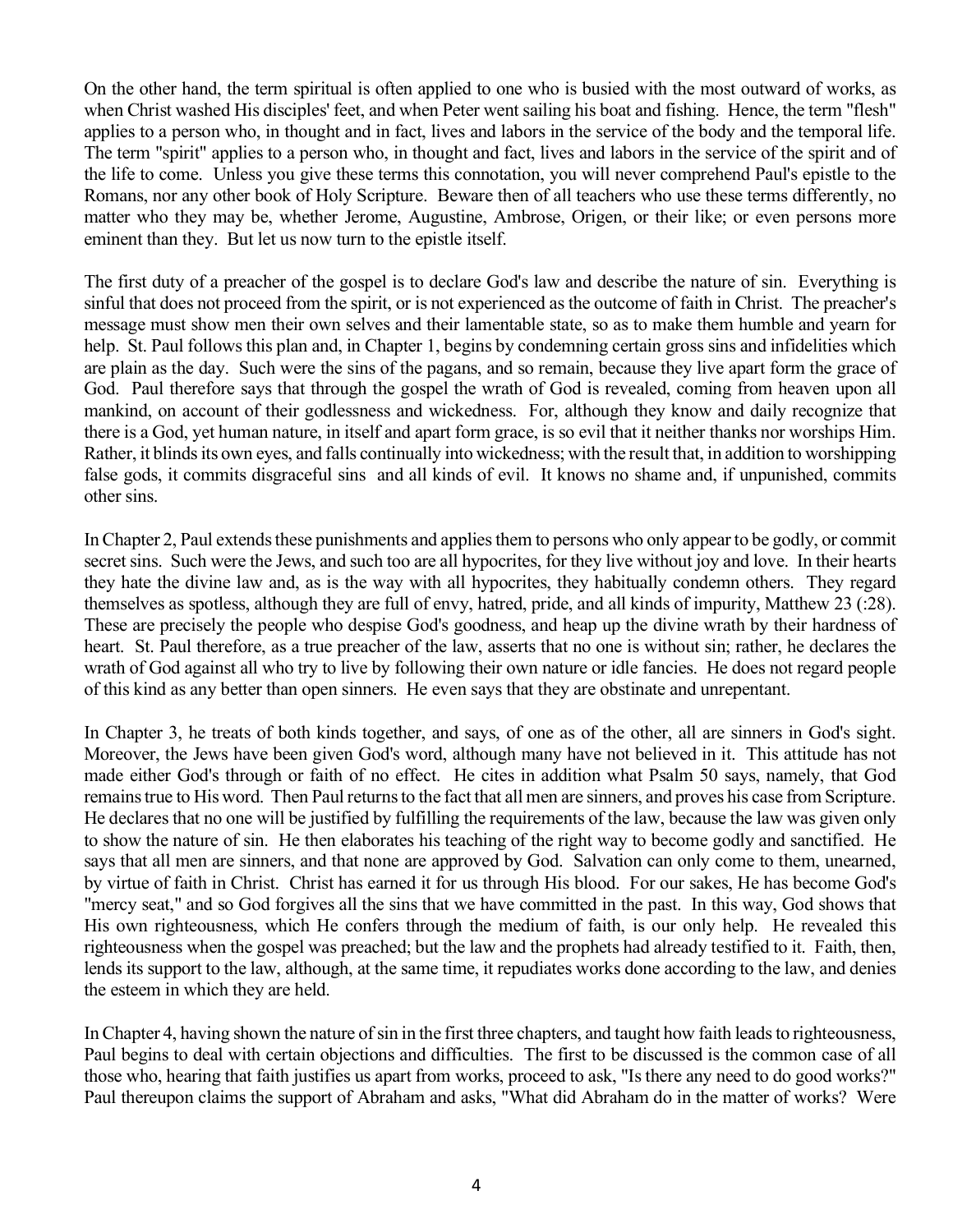they all in vain? Were his works valueless?" He concludes that Abraham, apart from any works, was justified simply by faith. Indeed, before he did the "work" of circumcision, righteousness was attributed to him by Scripture simply on account of his faith, Genesis 15 (:6). Although the work of circumcision had not contributed to his righteousness, yet God had commanded it, and, as an act of obedience, it was a good work. Thus it is also certain that no other good works contribute to making a man righteous. Like Abraham's circumcision, they are only outward signs proving that his righteousness is contained in his faith. Consequently, we are to understand that good works are purely and simply outward signs. They proceed from faith, and, like good fruits, prove that the man himself is already righteous at heart in God's sight.

In this way Paul adduces a cogent example from Scripture in support of his doctrine of faith in Chapter 3. He now calls David as a further witness, and he says in Psalm 33 (32:1f) that we shall be justified apart from works, although, when justified, we shall not continue without works. Paul then gives this example a broader application, and extends it to all other observances of the law. He concludes that the Jews cannot be heirs of Abraham merely by virtue of their descent, and still less by observing the works of the law. Rather, if they be truly his heirs, they must inherit his faith, because, prior to the laws of Moses and prior to circumcision, Abraham was justified by faith and described as the father of all believers. Moreover, the law issues in wrath rather than in grace, for no one fulfills it willingly and with joy. Hence the works of the law produce reluctance rather than grace. It follows that only faith can obtain the grace promised to Abraham; and examples like this are written in Scripture for our sakes, so that we, too, may have faith.

In Chapter 5, Paul comes to the fruits or works to which faith gives rise. These are peace, joy, love to God and all mankind; in addition, assurance, courage, confidence, and hopefulness in spite of sorrow and suffering. Where faith is at home, it is joined by all things of this kind because of the overflowing goodwill which God shows to us in Christ. For our sakes, God let Him suffer death, not only before we could intercede in prayer to Him, but even while we were still enemies. We therefore maintain that faith justifies us apart from any works, although we must not draw the conclusion that we have no need to do any good works. Nay, rather, works of the right kind must not be neglected, works of which the mere ceremonialists know nothing. They trump up their own kind of works, but these breathe neither peace, nor joy, nor assurance, nor love, nor hope, nor courage, nor certainty, nor anything that partakes of genuine Christian conduct or faith.

Paul now makes an interesting digression, and discusses the origin of both sin and righteousness, of death and life. He shows how Adam and Christ represent two contrary types, and says, in effect, that Christ had to come as a second Adam and to transmit His righteousness by virtue of a new, spiritual birth in faith. This is the counterpoise to what Adam did when he transmitted sin to us through our earlier, physical birth. That is how Paul proves his assertion that no one can deliver himself from sin, or attain righteousness, by means of works, any more than he can prevent his own physical birth. j At the same time, Paul proves that the God-given law, which would have helped, if anything could help in attaining righteousness, not only gave no help when it did come, but only increased sin. Our evil nature becomes all the more hostile to it, and prefers to pursue its own devices, in proportion to the strictness of that law. Thus the law makes Christ more necessary to us, and increases the need for grace to help our nature.

In Chapter 6, Paul discusses the special function of faith. The question at issue is that of the battle of the spirit struggling against the flesh, and finally killing outright the sins and passions that remain alive after our justification. He teaches that faith does not free us from sin to the extent that we can relax into laziness and selfassurance, as if sin no longer existed. Sin still exists; but, on account of the faith that battles with it, is not held against us to our condemnation. Throughout our whole lives, we shall be kept fully employed with our own selves, taming our body, killing its passions, controlling its members till they obey, not the passions, but the spirit. This self-discipline is needed in order that we might conform to the death and resurrection of Christ, and also that we might complete the meaning of our baptism; for baptism, too, signifies the death of sin and the new life of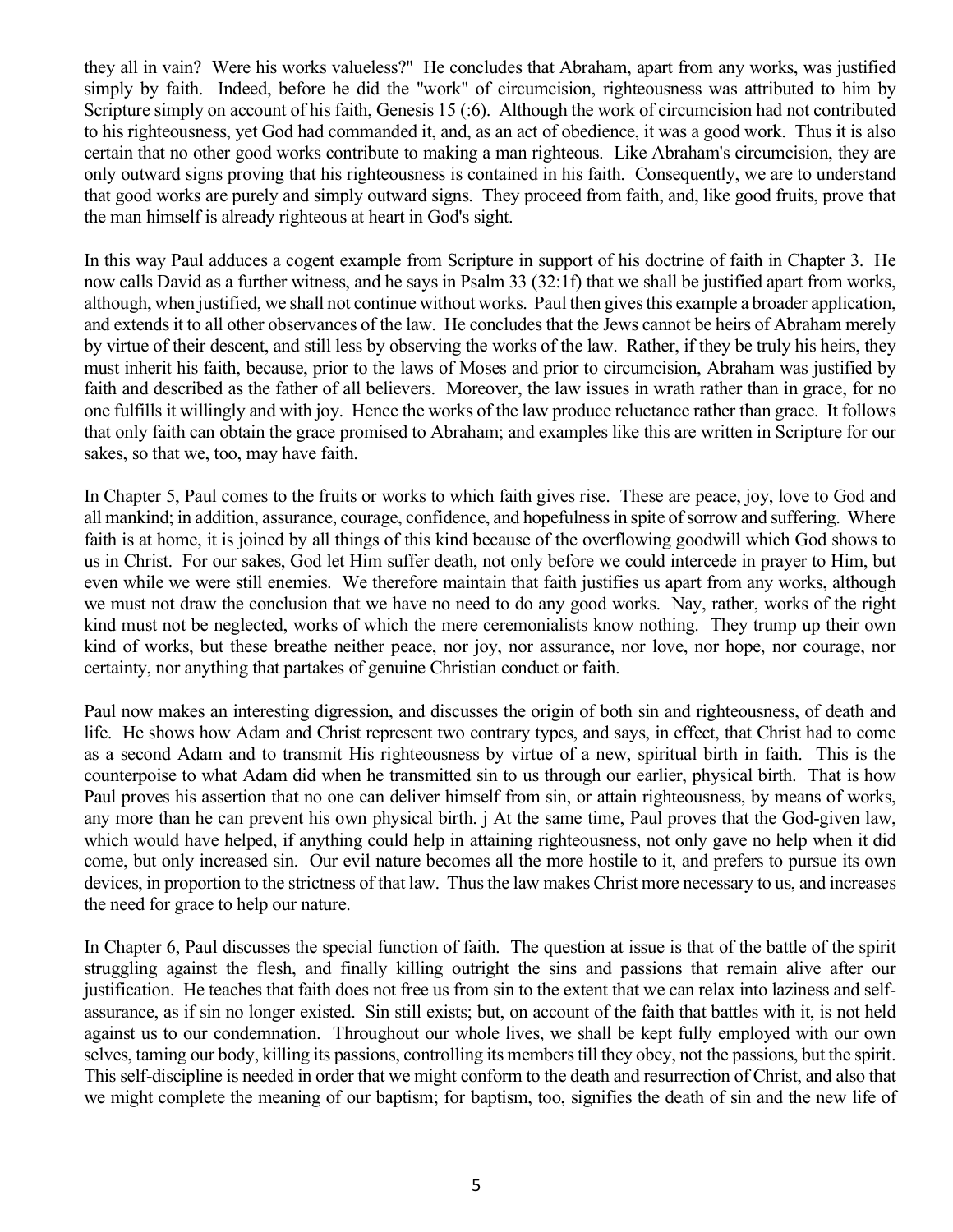grace. The final goal is that we should be entirely liberated from sin, rise again in the body with Christ, and live for ever.

Paul declares that this is possible because we are not under the law, but under grace. He gives a clear explanation of what it means to live "not under the law." This is not the equivalent of saying that no laws bind us, and that we can all follow our own devices; but rather, to be "under the law" means to live apart from grace, and to be occupied with fulfilling the works of the law. In a case like this, it is certain that sin dominates us through the law, since none take a natural delight in the law; and our condition is then very sinful. But grace makes us take pleasure in the law; then sin no longer enters in, and the law is no longer against us, but on our side.

To have the law on our side is the very nature of freedom from sin and the law, and Paul continues his discussion of this state of affairs to the end of the present chapter. He says that this freedom consists of taking pleasure simply in doing good, or in living uprightly, without being constrained to do so by the law. This freedom is therefore a spiritual freedom; it does not abolish the law; rather it supplies and furnishes what the law lacks, namely, willingness and love. Thus the law is silenced and put out of action; it makes no further demands. It is as if you were in debt to a lender, and unable to pay; there would be two ways of settling the matter and setting you free. In the first, the lender would refuse to accept anything from you, but simply rule off the account in his ledger. Or, on the other hand, some kind person might give you enough to settle up and pay the account; and this is how Christ has set us free from the law. Our freedom is not a crude, physical freedom by virtue of which we can refuse to do anything at all; rather, it does much, in fact everything; it is freedom from the demands and obligations of the law.

In Chapter 7, Paul consolidates his argument with an analogy drawn from married life. If the husband dies, the wife is exempt from the marriage bond. BY the death of one, the other is made free and set at liberty. The woman is not obliged, nor even merely permitted, to take another husband; rather, the point is that she is now quite at liberty for the first time to please herself about taking another husband. She could not do this earlier, not before she was free from her former husband. Similarly, our conscience is bound to the law in its former state of the old sinful self. But when this self is put to death by the spirit, our conscience is set at liberty, and each is released from the other. This does not mean that our conscience has become inactive, but that now, for the first time, it can really cling to Christ as a second husband, and bring for the fruit of life.

Paul then proceeds to give a broader description of the nature of sin and the law, explaining that only by virtue of the law does sin really come alive and grow strong. The old self becomes all the more hostile to the law when it can no longer render what the law requires. The nature of the old self is sinful, and cannot help being so. To that self, therefore, the law means death and all the pains of death, and this, not because the law is evil, but because our evil nature is averse to goodness, the very goodness which is demanded by the law. Similarly, it is impossible to ask a sick man to walk about and leap and do what a healthy man does.

St. Paul therefore asserts at this point that if the law is rightly understood, and if it is construed in the best way, it only reminds us of our sins, uses them to kill us, and makes us liable to everlasting wrath. All this our conscience learns perfectly by experience when it meets the law face to face. Hence, if we are to be upright and attain salvation, we shall require something different from, and better than, the law. Those people who fail to understand the law aright, are blind; in their presumptuous way, they think they can fulfill it with works. They are unaware how much the law demands; in particular, a heart that is free and eager and joyful. Hence they do not read Moses aright; the veil still covers and conceals his face.

Paul now explains how flesh and spirit contend with each other in our hearts. He cites himself as an example, in order that we may learn properly how to put our indwelling sin to death. But he applies the name of law to both the spirit and the flesh, because, just as it is the nature of the divine law to make requirements and demands, so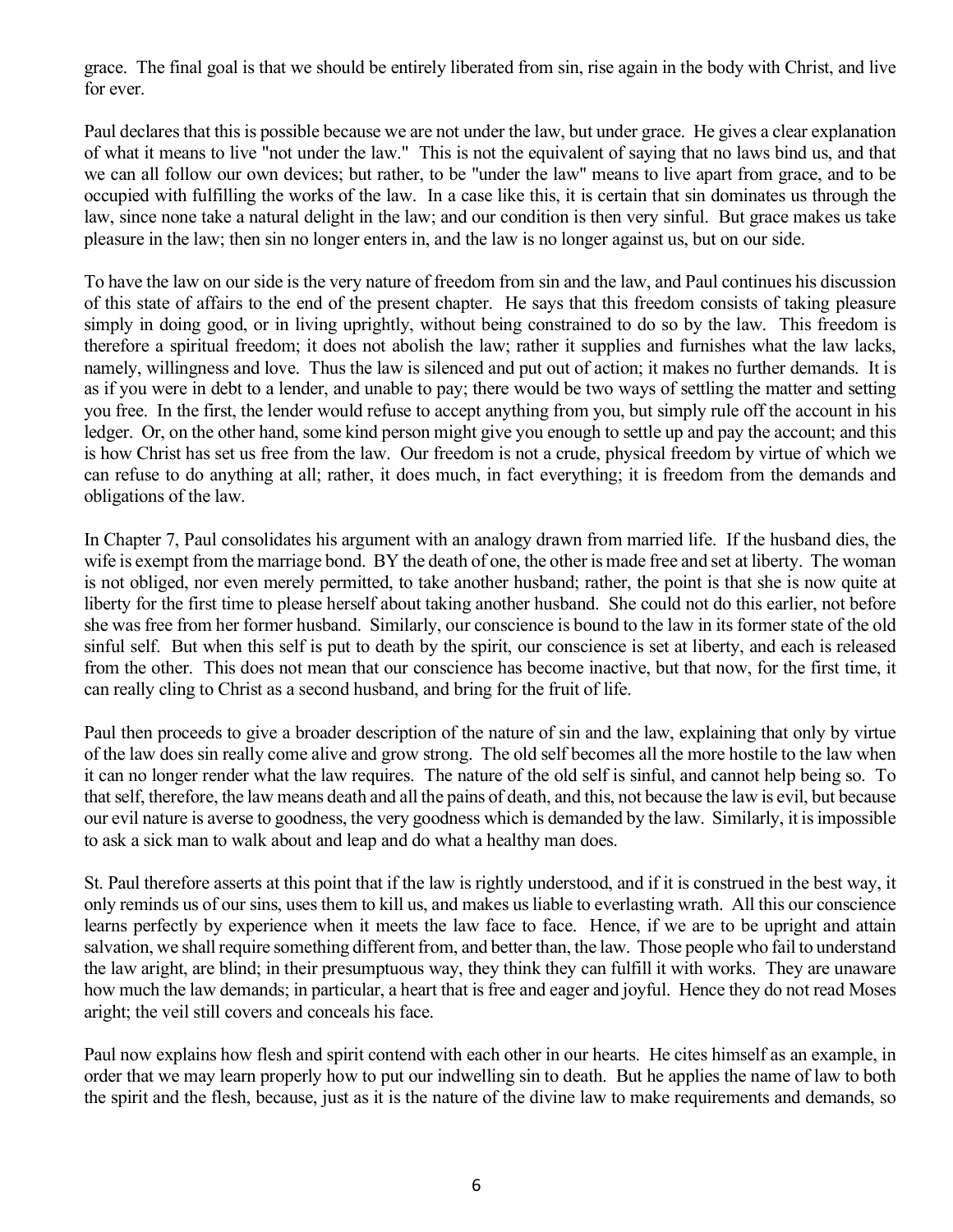does the flesh strive and struggle and rage against the spirit, and insist on its own way. Conversely, the spirit strives and struggle against the flesh, and insists on its own way. This wrangling continues within us as long as we live; more in some, less in others, according as the flesh or the spirit is the stronger. But we must understand that our complete self consists of both elements: spirit and flesh; we fight with ourselves until we become wholly spiritual.

In Chapter 8, Paul gives comfort to those engaged in this warfare, and says that the flesh shall not condemn them. He also shows the nature of flesh and spirit, and explains that the spirit comes from Christ, who gives us His Holy Spirit. This makes us spiritual, constrains the flesh, and assures us that, no matter how violently sin rages within us, we are the children of God as long as we obey the spirit and strive to put sin to death. But, because nothing else is so effective in taming the flesh as are our cross and the sufferings we must bear, He comforts us in our sufferings by assuring us of the support of the spirit, of love, and of all created things. In particular, not only does the spirit sigh within us, but also every creature shares our longings to be free from the flesh and from sin. Thus we see how these three chapters discuss the real works of faith, namely, to put the old Adam to death, and to control the flesh.

In Chapters 9, 10, and 11, Paul deals with the eternal providence of God. It is by this providence that it was first decided who should, and who should not, have faith; who should conquer sin, and who should not be able to do so. This is a matter which is taken out of our hands, and is solely at God's disposal - that so we might become truly righteous. And this is our greatest need. We are so weak and wavering that, if it were left to us, surely not a single person would be saved, and the devil would certainly overpower us all. On the other hand, God is constant, and His providence will not fail, nor can anyone prevent its fulfillment. We therefore have hope in spite of sin.

At this stage, we must put a stop to those impious and arrogant persons who use their reasoning powers here first, and in their high and mighty way begin to probe into the deeps of the divine providence, inquiring to no purpose whether they are among the elect; they cannot help bringing disaster to themselves, either by failure or by running needless risks. You must study this epistle yourself, chapter by chapter. Concentrate first of all on Christ and His gospel, in order to learn how to recognize your sins and to know His grace. Next, wrestle with the problem of sin as discussed in Chapters 1, 2, 3, 4, 5, 6, 7, and 8. Then, when you have arrived at Chapter 8 dominated by the cross and passion of Christ, you will learn the right way of understanding the divine providence in Chapters 9, 10, and 11, and the assurance that it gives. If we do not feel the weight of the passion, the cross, and the death, we cannot cope with the problem of providence without either hurt to ourselves or secret anger with God. That is why the Adam in us has to be quite dead before we can bear this doctrine, and drink this strong wine, without harm. So beware. Avoid drinking wine when you are still a suckling infant. Every doctrine requires us to be of the appropriate ability at the right age, and of the due maturity.

In Chapter 12, Paul speaks of the true way of serving God. He shows that all Christians are priests, and that the sacrifices they offer are not money or cattle, as prescribed by the law but their own selves after their passions have been put to death. He then describes the outward conduct of Christians under the discipline of the spirit; how they must teach, preach, rule, serve, give, suffer, love, live, and act towards friend, foe, and fellow-man. These are the works which a Christian does, for, as I have said, faith in not an inert thing.

In Chapter 13, he teaches us to respect and obey the secular authorities. This subject is introduced, not indeed because such conduct will make the people good in God's eyes, but because it ensures the public peace and the protection of those who are good citizens; whereas the wicked will not be able to do evil without fear, or with easy minds. Such authority must therefore be held in respect by good people, although they do not require its services. But Paul ends by showing that love includes everything else; and he clinches the whole with the example of Christ, who has done for use what we too must do in following Him.